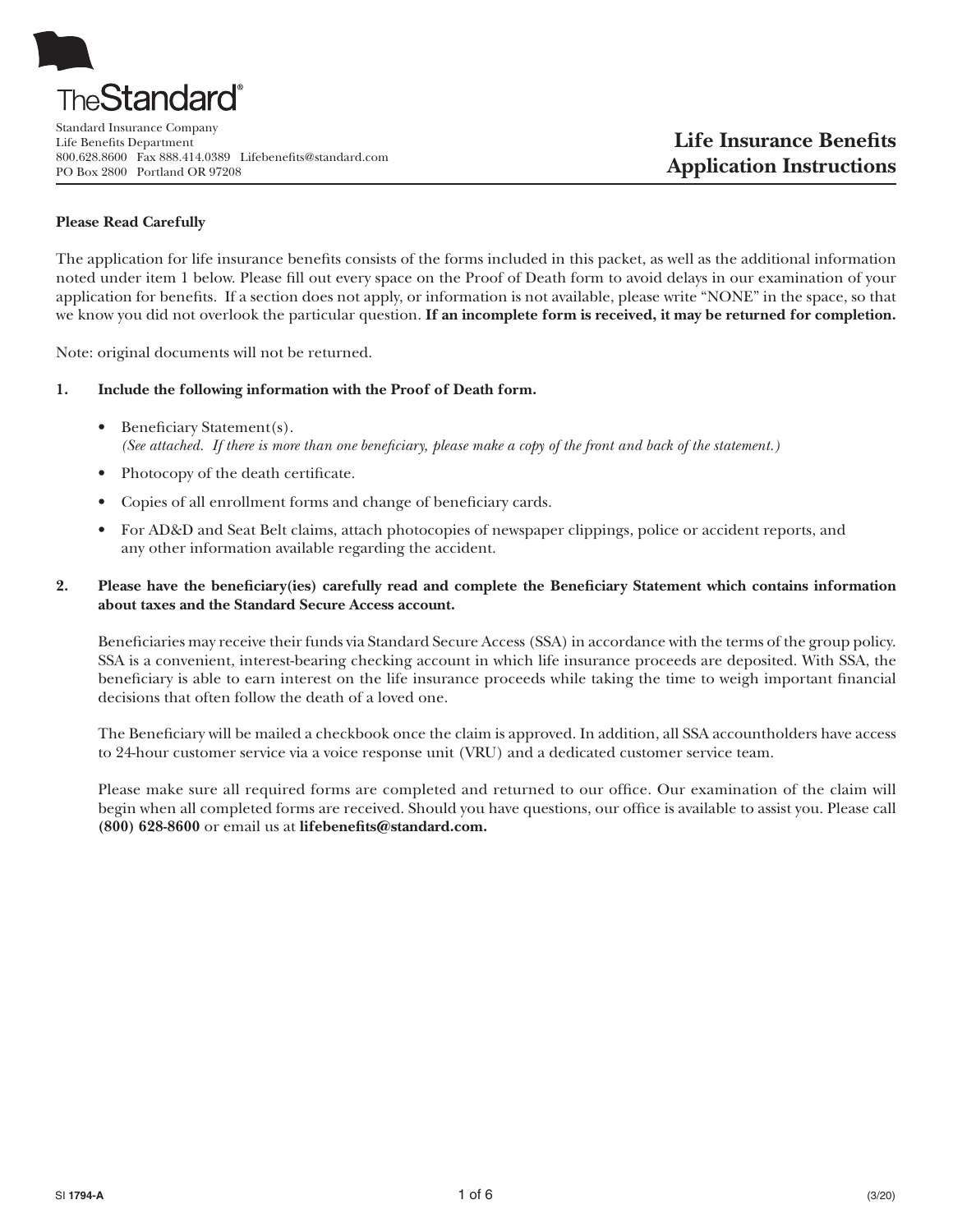# Standard Insurance Company

Life Benefits Department 800.628.8600 Fax 888.414.0389 Lifebenefits@standard.com PO Box 2800 Portland OR 97208

**Life Insurance Benefits Proof of Death Claim Form**

**Reset**

|  | Please type or print. Forms may be returned for unanswered questions. |  |  |  |  |
|--|-----------------------------------------------------------------------|--|--|--|--|
|--|-----------------------------------------------------------------------|--|--|--|--|

| ◞<br>Name of Deceased:                                                                                                                                                                                                                    |                |                           |                                                    | Effective Date of Member's Insurance:                                                            |                                                                                                                                                                                                                                                                                            |          |                                                                               |  |                |  |
|-------------------------------------------------------------------------------------------------------------------------------------------------------------------------------------------------------------------------------------------|----------------|---------------------------|----------------------------------------------------|--------------------------------------------------------------------------------------------------|--------------------------------------------------------------------------------------------------------------------------------------------------------------------------------------------------------------------------------------------------------------------------------------------|----------|-------------------------------------------------------------------------------|--|----------------|--|
| Social Security No.:                                                                                                                                                                                                                      |                |                           |                                                    | Date of Membership/Employment:                                                                   |                                                                                                                                                                                                                                                                                            |          |                                                                               |  |                |  |
| Date of Death:                                                                                                                                                                                                                            | Date of Birth: |                           |                                                    | Date Member was last actively at work:                                                           |                                                                                                                                                                                                                                                                                            |          |                                                                               |  |                |  |
| CLAIM TYPE: $\Box$ Member                                                                                                                                                                                                                 | $\Box$ Spouse  | $\Box$ Child              |                                                    |                                                                                                  | Had Member's employment terminated prior to death?<br>$\Box$ Yes                                                                                                                                                                                                                           |          | No If Yes, Date:                                                              |  |                |  |
| Name of Member:                                                                                                                                                                                                                           |                |                           |                                                    |                                                                                                  | Reason Member ceased working:                                                                                                                                                                                                                                                              |          |                                                                               |  |                |  |
|                                                                                                                                                                                                                                           |                |                           |                                                    |                                                                                                  | $\Box$ Death $\Box$ Illness $\Box$ Other (explain) ______                                                                                                                                                                                                                                  |          |                                                                               |  |                |  |
| Group Policy No.:                                                                                                                                                                                                                         |                |                           | Insurance Class: (see Group Policy)                |                                                                                                  | Premiums paid through month of death?                                                                                                                                                                                                                                                      |          |                                                                               |  |                |  |
|                                                                                                                                                                                                                                           |                |                           |                                                    |                                                                                                  | $\Box$ Yes<br>$\Box$ No If No, Date: $\Box$                                                                                                                                                                                                                                                |          |                                                                               |  |                |  |
| Occupation:                                                                                                                                                                                                                               |                |                           |                                                    |                                                                                                  | Monthly or annual salary:<br>Date of last salary increase:<br>\$                                                                                                                                                                                                                           |          |                                                                               |  |                |  |
| Does Age Reduction apply?                                                                                                                                                                                                                 | $\Box$ Yes     | $\Box$ No                 |                                                    |                                                                                                  | Salary prior to increase:<br>Date of salary increase:<br>\$                                                                                                                                                                                                                                |          |                                                                               |  |                |  |
| Amount of Insurance Claimed: (Please apply Age Reduction if applicable)                                                                                                                                                                   |                |                           |                                                    |                                                                                                  | Usual number of hours worked per week:                                                                                                                                                                                                                                                     |          |                                                                               |  |                |  |
| <b>Basic Life</b>                                                                                                                                                                                                                         |                | Accidental Death \$       |                                                    |                                                                                                  |                                                                                                                                                                                                                                                                                            |          |                                                                               |  |                |  |
| <b>Additional Life</b><br>$\frac{1}{2}$                                                                                                                                                                                                   |                |                           | If Accidental Death, please provide:               |                                                                                                  | Amount of monthly premium paid for the insured:                                                                                                                                                                                                                                            |          |                                                                               |  |                |  |
| Dependents Life \$                                                                                                                                                                                                                        |                | $\Box$ Authorization Form |                                                    |                                                                                                  | \$                                                                                                                                                                                                                                                                                         |          |                                                                               |  |                |  |
|                                                                                                                                                                                                                                           |                |                           | $\Box$ Police Incident Report (if applicable)      |                                                                                                  | Member was: (check all that apply)                                                                                                                                                                                                                                                         |          |                                                                               |  |                |  |
|                                                                                                                                                                                                                                           |                |                           | $\Box$ Autopsy/Toxicology (if applicable)          |                                                                                                  | $\Box$ Full-time                                                                                                                                                                                                                                                                           |          | $\Box$ Union                                                                  |  | $\Box$ Hourly  |  |
| Member also had the following claims with Standard Insurance Company: (check all that apply)                                                                                                                                              |                |                           |                                                    |                                                                                                  | $\Box$ Part-time<br>$\Box$ Non-Union<br>$\Box$ Salaried                                                                                                                                                                                                                                    |          |                                                                               |  |                |  |
| $\Box$ Long Term Disability $\Box$ Short Term Disability $\Box$ Waiver Of Premium                                                                                                                                                         |                |                           |                                                    |                                                                                                  | $\Box$ Commissioned                                                                                                                                                                                                                                                                        |          | $\Box$ Active                                                                 |  | $\Box$ Retired |  |
| <b>Name of Beneficiary</b>                                                                                                                                                                                                                |                |                           | Social Security No.   Relationship   Date of Birth |                                                                                                  |                                                                                                                                                                                                                                                                                            | Address* |                                                                               |  | <b>Phone</b>   |  |
|                                                                                                                                                                                                                                           |                |                           |                                                    |                                                                                                  |                                                                                                                                                                                                                                                                                            |          |                                                                               |  |                |  |
|                                                                                                                                                                                                                                           |                |                           |                                                    |                                                                                                  |                                                                                                                                                                                                                                                                                            |          |                                                                               |  |                |  |
|                                                                                                                                                                                                                                           |                |                           |                                                    |                                                                                                  |                                                                                                                                                                                                                                                                                            |          |                                                                               |  |                |  |
| *If the mailing address is a PO Box, we must have a street address in addition to the PO Box mailing address.                                                                                                                             |                |                           |                                                    |                                                                                                  |                                                                                                                                                                                                                                                                                            |          |                                                                               |  |                |  |
| Remarks:                                                                                                                                                                                                                                  |                |                           |                                                    |                                                                                                  |                                                                                                                                                                                                                                                                                            |          |                                                                               |  |                |  |
|                                                                                                                                                                                                                                           |                |                           |                                                    |                                                                                                  |                                                                                                                                                                                                                                                                                            |          |                                                                               |  |                |  |
| In addition to this form, please submit the following items to avoid claim delays: (Note: original documents will not be returned)                                                                                                        |                |                           |                                                    |                                                                                                  |                                                                                                                                                                                                                                                                                            |          |                                                                               |  |                |  |
| • Beneficiary Statement.<br>• Photocopies of enrollment forms and any subsequent beneficiary changes.<br>• If no beneficiary information on file, please note in remarks box.                                                             |                |                           |                                                    |                                                                                                  | • For Accidental Death claims, if reports are not available when a claim<br>is submitted, The Standard will attempt to order reports directly. Please<br>have the family complete the authorization form. This form can be<br>located in AdminEase or by contacting The Standard directly. |          |                                                                               |  |                |  |
| • Photocopy of death certificate.                                                                                                                                                                                                         |                |                           |                                                    | • If annual earnings include commissions or bonuses, please include<br>supporting documentation. |                                                                                                                                                                                                                                                                                            |          |                                                                               |  |                |  |
| Acknowledgement<br>I hereby certify that the answers I have made to the foregoing questions are both complete and true to the best of my knowledge and belief. I acknowledge<br>that I have read the fraud notice on page 3 of this form. |                |                           |                                                    |                                                                                                  |                                                                                                                                                                                                                                                                                            |          |                                                                               |  |                |  |
| Signature of Benefit Administrator                                                                                                                                                                                                        |                |                           | Date                                               |                                                                                                  | Name of Employer or Association                                                                                                                                                                                                                                                            |          |                                                                               |  |                |  |
| Benefit Administrator's Name (Please print)                                                                                                                                                                                               |                |                           | <b>Street Address</b>                              |                                                                                                  |                                                                                                                                                                                                                                                                                            |          |                                                                               |  |                |  |
| Phone No.                                                                                                                                                                                                                                 |                |                           | City                                               |                                                                                                  | State                                                                                                                                                                                                                                                                                      |          | Zip Code                                                                      |  |                |  |
| Email                                                                                                                                                                                                                                     |                |                           |                                                    |                                                                                                  |                                                                                                                                                                                                                                                                                            |          |                                                                               |  |                |  |
|                                                                                                                                                                                                                                           |                |                           |                                                    |                                                                                                  |                                                                                                                                                                                                                                                                                            |          | Payments will be sent directly to the beneficiary unless requested otherwise. |  |                |  |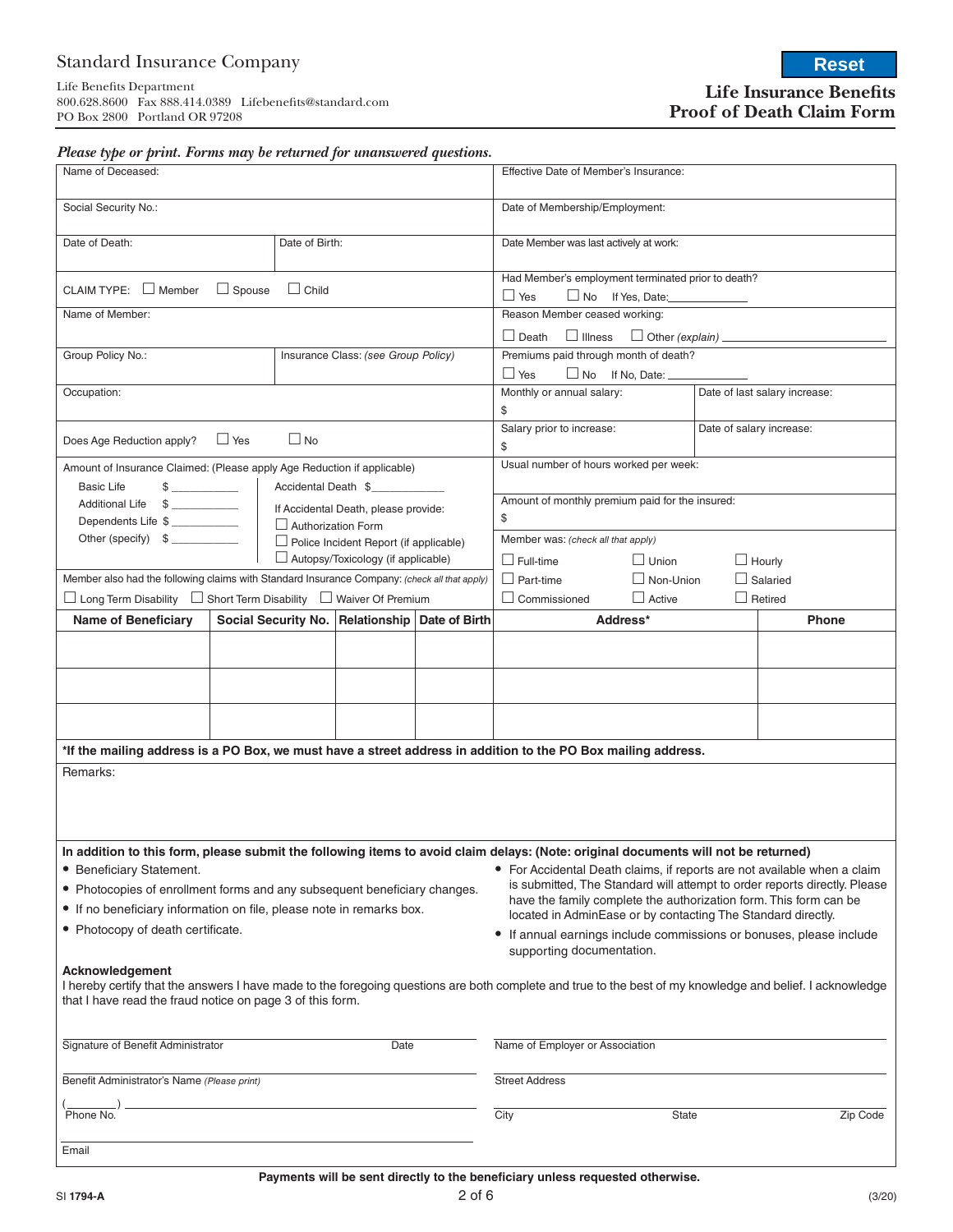# Standard Insurance Company

Life Benefits Department 800.628.8600 Fax 888.414.0389 Lifebenefits@standard.com PO Box 2800 Portland OR 97208

Some states require us to provide the following information to you:

## **ALABAMA, MARYLAND AND RHODE ISLAND RESIDENTS**

Any person who knowingly or willfully presents a false or fraudulent claim for payment of a loss or benefit or who knowingly or willfully presents false information in an application for insurance is guilty of a crime and may be subject to fines and confinement in prison.

## **CALIFORNIA RESIDENTS**

For your protection, California law requires the following to appear on this form: Any person who knowingly presents a false or fraudulent claim for the payment of a loss is guilty of a crime and may be subject to fines and confinement in state prison.

## **COLORADO RESIDENTS**

It is unlawful to knowingly provide false, incomplete or misleading facts or information to an insurance company for the purpose of defrauding or attempting to defraud the company. Penalties may include imprisonment, fines, denial of insurance, and civil damages. Any insurance company or agent of an insurance company who knowingly provides false, incomplete, or misleading facts or information to the policyholder or claimant for the purpose of defrauding or attempting to defraud the policyholder or claimant with regard to a settlement or award payable from insurance proceeds shall be reported to the Colorado division of insurance within the department of regulatory agencies.

## **DISTRICT OF COLUMBIA RESIDENTS**

WARNING: It is a crime to provide false or misleading information to an insurer for the purpose of defrauding the insurer or any other person. Penalties include imprisonment and/or fines. In addition, an insurer may deny insurance benefits, if false information materially related to a claim was provided by the applicant.

## **FLORIDA RESIDENTS**

Any person who knowingly and with intent to injure, defraud or deceive an insurance company, files a statement of claim or an application containing false, incomplete or misleading information is guilty of a felony of the third degree

## **NEW JERSEY RESIDENTS**

Any person who knowingly files a statement of claim containing any false or misleading information is subject to criminal and civil penalties.

## **NEW YORK RESIDENTS**

Any person who knowingly and with intent to defraud any insurance company or other person files an application for insurance or statement of claim, containing any materially false information, or conceals for the purpose of misleading, information concerning any fact material thereto, commits a fraudulent insurance act, which is a crime, and shall also be subject to civil penalty not to exceed five thousand dollars and the stated value of the claim for each such violation.

## **PENNSYLVANIA RESIDENTS**

Any person who knowingly and with intent to defraud any insurance company or other person files an application for insurance or statement of claim containing any materially false information or conceals for the purpose of misleading, information concerning any fact material thereto commits a fraudulent insurance act, which is a crime and subjects such person to criminal and civil penalties.

## **ALL OTHER RESIDENTS**

Some states require us to inform you that any person who knowingly and with intent to injure, defraud or deceive an insurance company, or other person, files a statement containing false or misleading information concerning any fact material hereto commits a fraudulent insurance act which is subject to civil and/or criminal penalties, depending upon the state. Such actions may be deemed a felony and substantial fines may be imposed.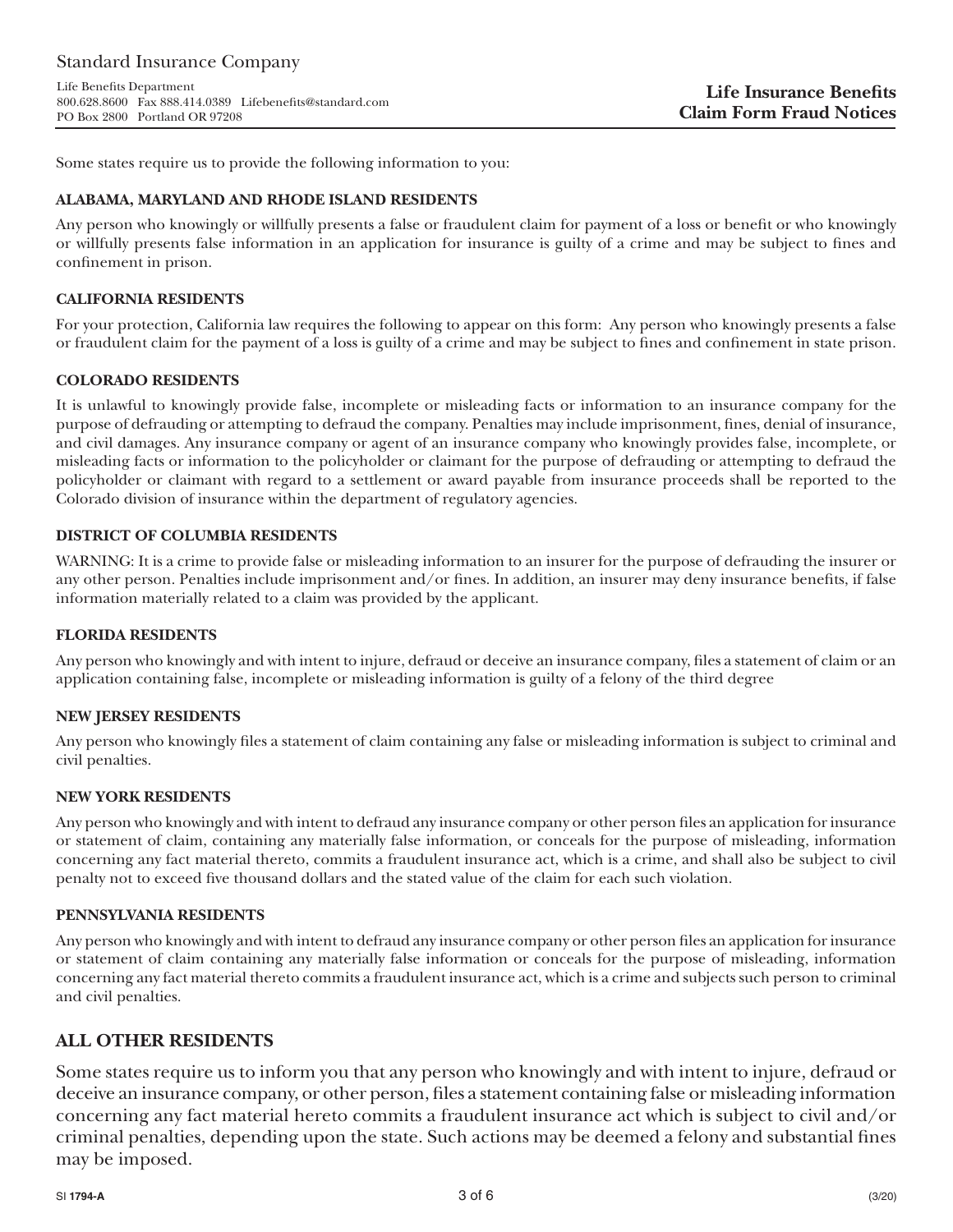Life Benefits Department 800.628.8600 Fax 888.414.0389 Lifebenefits@standard.com PO Box 2800 Portland OR 97208

#### **Tax Information**

Under the Federal Income Tax law, we are required to request that you *(as the payee)* provide Standard Insurance Company *(as payor)* with your correct Social Security Number or Taxpayer Identification Number.

Please read and complete the following information in order to comply with Federal Income Tax law.

#### **Certification — Under Penalties Of Perjury, I Certify That:**

- 1. The number shown on this form is my correct Social Security/Taxpayer Identification Number *(or I am waiting for a number to be issued to me)*, **and**
- 2. I am not subject to backup withholding because (a) I am exempt from backup withholding, or (b) I have not been notified by the Internal Revenue Service (IRS) that I am subject to backup withholding as a result of a failure to report all interest or dividends, or (c) the IRS has notified me that I am no longer subject to backup withholding.

**Certification Instructions —** Check here if you are subject to backup withholding  $\Box$ 

#### **Method Of Payment —**

**Please read the information on page 5 and then mark the box below for the payment option you would like to select. If a payment option is not selected below, the payment will be made in accordance with the Group Policy unless payment by check is required by state law, regulation or direction.** 

- Standard Secure Access (SSA) Account
- □ Lump Sum Check
- $\Box$  Installments (**NOTE:** This option is subject to the policy terms and The Standard's agreeing to pay installments. Please contact The Standard before selecting this option.)

If you decide to assign a portion of your benefits to a funeral home, please include a notarized assignment form *(supplied by the funeral home*) and an itemized copy of the funeral bill. A separate check for the amount of the assignment will be delivered directly to the funeral home.

#### **Acknowledgement**

| I hereby certify that the answers I have made to the foregoing questions are both complete and true to the best of my knowledge and belief. I acknowledge<br>that I have read the fraud notice on page 6 of this form. |                                                                                             |                |                                                       |              |          |  |  |
|------------------------------------------------------------------------------------------------------------------------------------------------------------------------------------------------------------------------|---------------------------------------------------------------------------------------------|----------------|-------------------------------------------------------|--------------|----------|--|--|
|                                                                                                                                                                                                                        | Signature of Beneficiary/Representative (please use dark ink and sign as you would a check) |                | Relationship to Deceased                              |              |          |  |  |
| If signature is provided by legal representative (e.g., Attorney in Fact, guardian<br>or conservator), please attach documentation of legal status.                                                                    |                                                                                             |                |                                                       |              |          |  |  |
| Name (please print)                                                                                                                                                                                                    |                                                                                             |                | Date of Birth                                         |              |          |  |  |
|                                                                                                                                                                                                                        | Beneficiary's Social Security No./Taxpayer ID No. (required)                                |                |                                                       |              |          |  |  |
| Mailing Address (if this is a PO Box, a street address is required)                                                                                                                                                    |                                                                                             | City           |                                                       | <b>State</b> | Zip Code |  |  |
| Street Address (only if your mailing address is a PO Box)                                                                                                                                                              |                                                                                             | City           |                                                       | <b>State</b> | Zip Code |  |  |
| Cell/Work Phone No.                                                                                                                                                                                                    |                                                                                             | Home Phone No. |                                                       |              |          |  |  |
| Internal<br><b>Use Only</b>                                                                                                                                                                                            |                                                                                             | Policyholder   | Name of Deceased: University of American Section 2014 |              |          |  |  |
|                                                                                                                                                                                                                        |                                                                                             | Use Only       |                                                       |              |          |  |  |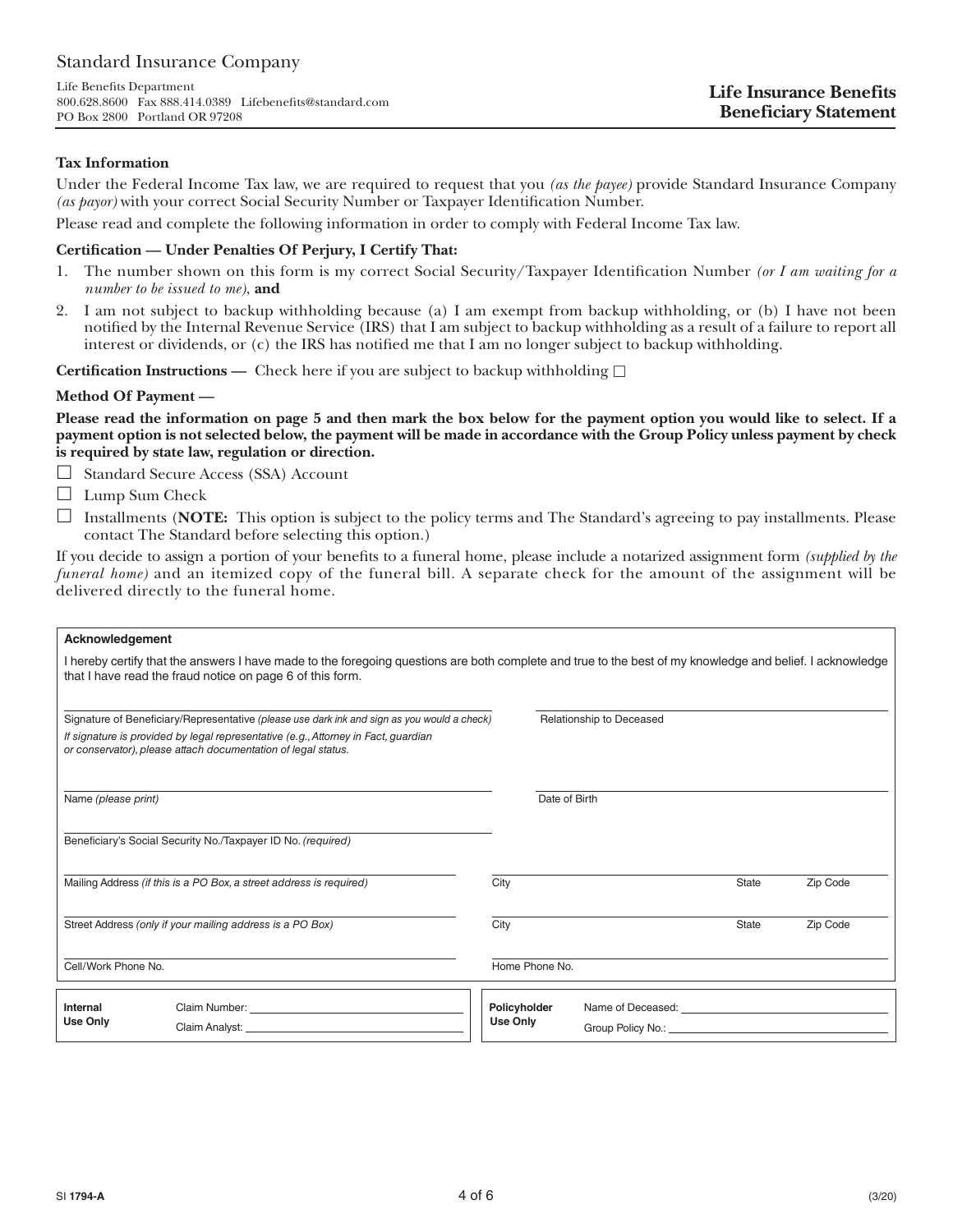**You may select one of the following Payment Options, subject to the policy terms. Please read the information below and indicate on the Beneficiary Statement which method of payment you would like to select.**

**1. Standard Secure Access (SSA) Account:**

**The SSA Account is a money market checking account. Checks drawn on the SSA Account are payable through The Northern Trust Company, Chicago, Illinois. Checks for \$250 or more may be written against the account balance using special checks provided. There is no limit on the number of checks that can be written against the balance of the account. A check for the full balance may be written at any time. If at any time the account balance falls below \$500, the account automatically will be closed at the end of that month. The final account balance, including interest credited, will be provided by mail.**

**The SSA Account funds begin earning interest the day they are deposited, with interest compounded daily and added to the account on the last day of the month. The account accrues interest based on the 13-week U.S. Treasury Bill auction rate. Principal and any interest earned are fully guaranteed by The Standard. The interest earned on the SSA Account may be taxable. A personal tax and/or legal advisor should be consulted with questions related to tax issues, and a financial advisor should be consulted for information about other investment opportunities.**

**An SSA Account statement showing the beginning balance, any withdrawals, interest credited, special service charges if any and the current interest rate that the account is earning is provided monthly.**

**The SSA Account has no monthly service fees, no per check charges and no charge for additional checks. However, there may be special fees for some services. The current special fees are: \$25.00 for each check returned by the bank as unpaid, such as a check written for more than the account balance; and \$25.00 per check for each Stop Payment order. These fees will be deducted from the account balance and will appear on the monthly statement. The fees are applicable from the date of this disclosure and may change in the future.**

**Depositing the total proceeds in an SSA Account fully discharges The Standard's obligation under the group life insurance policy. Additional deposits cannot be made to an SSA account.**

**If this option is selected, the Beneficiary will be mailed a checkbook, once the claim is approved. In addition, all SSA accountholders have access to 24-hour customer service via voice response unit (VRU) and a dedicated customer service team.**

**The account is not insured by the Federal Deposit Insurance Corporation (FDIC). The National Association of Insurance Commissioners (NAIC) advises that you can contact the National Organization of Life and Health Insurance Guarantee Association at www. nolhga.com for information about coverage and limitations for retained asset accounts by State Guaranty Associations.**

**While accountholders may choose not to withdraw any portion of these proceeds from their account, they must keep the account active. We will contact accountholders periodically to confirm that they wish to maintain their account. If we do not receive a response, the account may become dormant and presumed abandoned, after which the proceeds may be transferred to the accountholder's state treasurer's office, and the accountholder will need to file a claim with the state to get the proceeds back.**

- **2. Lump Sum Check**
- **3. Installments:**

**Under this payment option, insurance proceeds are deposited into an annuity and the beneficiary receives periodic payments from that annuity. This option is subject to the policy terms and The Standard's agreeing to pay installments.**

**If there are questions about any of the payment options noted above, please contact The Standard Life Benefits Department, PO Box 2800, Portland, OR 97208-9929, or call 800.628.8600.**